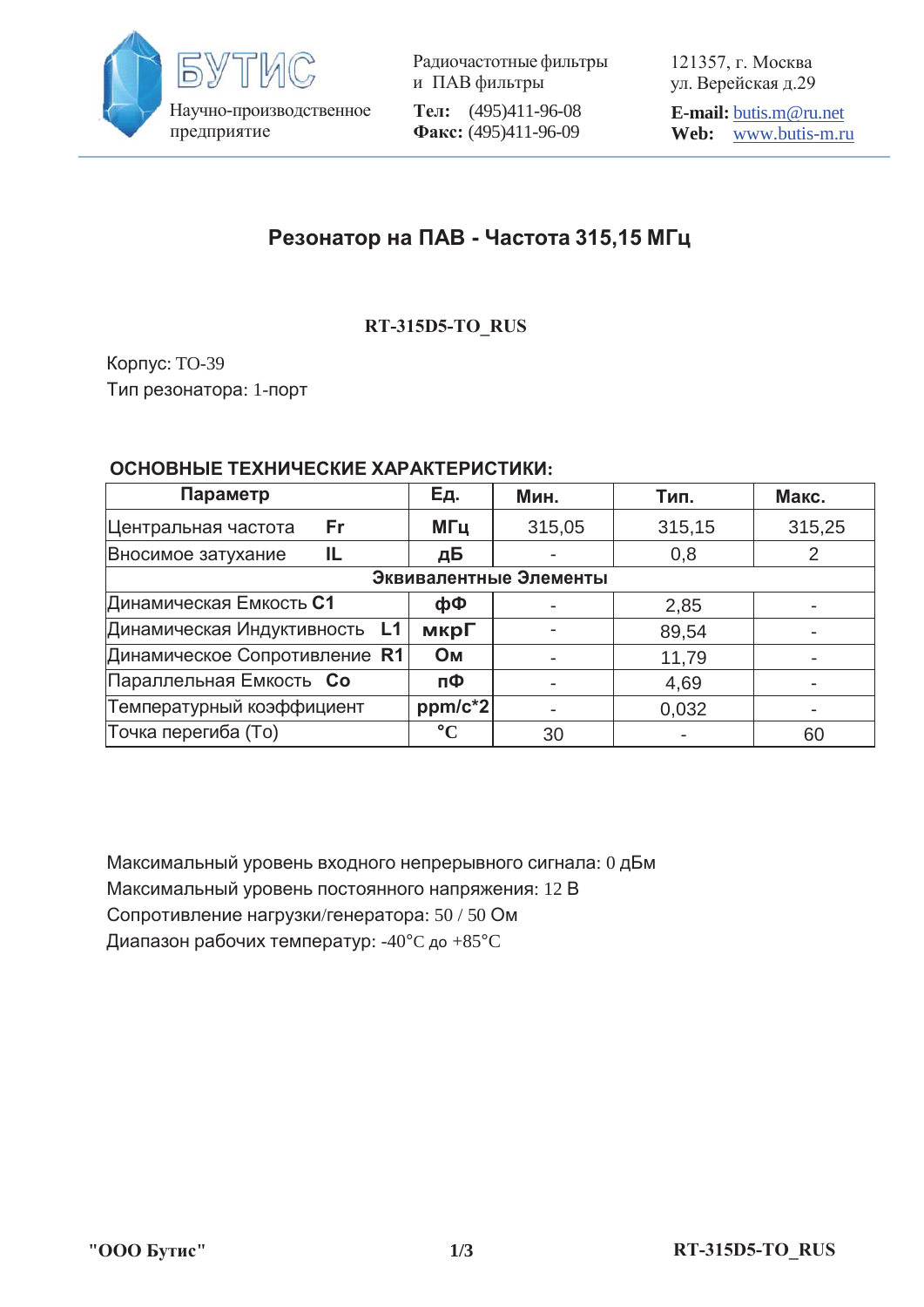

Радиочастотные фильтры и ПАВ фильтры **Тел:** (495)411-96-08 Φaκc: (495)411-96-09

121357, г. Москва ул. Верейская д.29

**E-mail:** butis.m@ru.net **Web:** www.butis-m.ru

### КОРПУС И СХЕМА ВКЛЮЧЕНИЯ:



ЭКВИВАЛЕНТНАЯ СХЕМА: